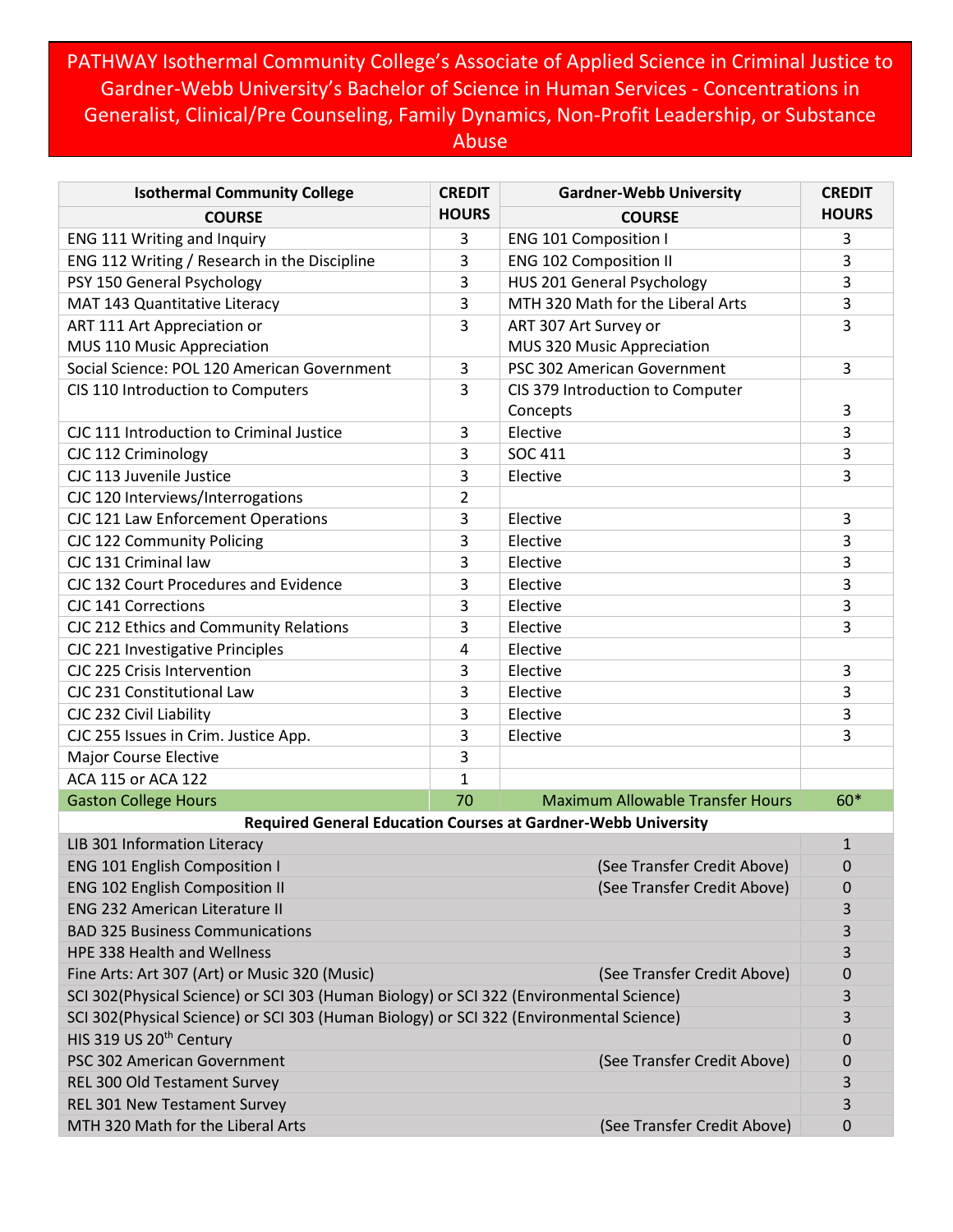| <b>Required Courses in Human Services</b>                         |                          |  |  |  |
|-------------------------------------------------------------------|--------------------------|--|--|--|
| (See Transfer Credit Above)<br>HUS 201 General Psychology         | 0                        |  |  |  |
| HUS 206 Human Growth and Development                              | 3                        |  |  |  |
| HUS 300 Ethical Issues in Human Services                          | 3                        |  |  |  |
| <b>HUS 302 Group Dynamics</b>                                     | 3                        |  |  |  |
| <b>HUS 304 Human Services Profession</b>                          | 3                        |  |  |  |
| HUS 311 Diversity and Multicultural Foundations in Human Services | 3                        |  |  |  |
| HUS 404 Case Management and Assessment                            | 3                        |  |  |  |
| HUS 411 Applied Psychopathology                                   | 3                        |  |  |  |
| HUS 426 Crisis, Trauma, and Intervention Strategy                 | 3                        |  |  |  |
| HUS 499 Applications in Human Services                            | 3                        |  |  |  |
| <b>Concentration in Generalist (Choose 3 Courses)</b>             |                          |  |  |  |
| HUS 320 Introduction to Clinical Practice<br>3                    |                          |  |  |  |
| HUS 374 Psychology of Religion                                    | 3                        |  |  |  |
| HUS 399 Community Resource Development                            | 3                        |  |  |  |
| HUS 402 Introduction to Counseling                                | 3                        |  |  |  |
| HUS 406 Psychology of Personality                                 | 3                        |  |  |  |
| HUS 412 Psychology of Aging                                       | 3                        |  |  |  |
| HUS 413 Understanding Nonprofit Organizations                     | 3                        |  |  |  |
| HUS 416 Leadership in the Helping Profession                      | 3                        |  |  |  |
| <b>HUS 440 Family Dynamics</b>                                    | 3                        |  |  |  |
| HUS 448 Substance Use and Abuse                                   | 3                        |  |  |  |
| HUS 495 Internship in Human Services                              | 3                        |  |  |  |
| HUS 497 Internship in Human Services                              | 3                        |  |  |  |
| HUS 498 Internship in Human Services                              | 3                        |  |  |  |
| <b>FREE Elective Hours</b>                                        | $\overline{\phantom{a}}$ |  |  |  |
| <b>Concentration in Clinical / Pre-Counseling</b>                 |                          |  |  |  |
| <b>HUS 320 Introduction to Clinical Practice</b>                  | 3                        |  |  |  |
| HUS 402 Introduction to Counseling                                | 3                        |  |  |  |
| HUS 406 Psychology of Personality                                 | 3                        |  |  |  |
| <b>FREE Elective Hours</b>                                        | $\overline{\mathcal{L}}$ |  |  |  |
| <b>Concentration in Family Dynamics</b>                           |                          |  |  |  |
| HUS 399 Community Resource Development                            | 3                        |  |  |  |
| HUS 412 Psychology of Aging                                       | 3                        |  |  |  |
| <b>HUS 440 Family Dynamics</b>                                    | 3                        |  |  |  |
| <b>FREE Elective Hours</b>                                        | $\overline{2}$           |  |  |  |
| <b>Concentration in Non-Profit Leadership</b>                     |                          |  |  |  |
| HUS 399 Community Resource Development                            | 3                        |  |  |  |
| HUS 413 Understanding Nonprofit Organizations                     | 3                        |  |  |  |
| HUS 416 Leadership in the Helping Profession                      | 3                        |  |  |  |
| <b>FREE Elective Hours</b>                                        | 2                        |  |  |  |
| <b>Concentration in Substance Abuse</b>                           |                          |  |  |  |
| HUS 399 Community Resource Development                            | 3                        |  |  |  |
| HUS 406 Psychology of Personality                                 | 3                        |  |  |  |
| HUS 448 Substance Use and Abuse                                   | 3                        |  |  |  |
| <b>FREE Elective Hours</b>                                        | $\overline{2}$           |  |  |  |
| <b>Gardner-Webb Hours</b>                                         | 60                       |  |  |  |
| <b>Total Hours</b>                                                | 120*                     |  |  |  |